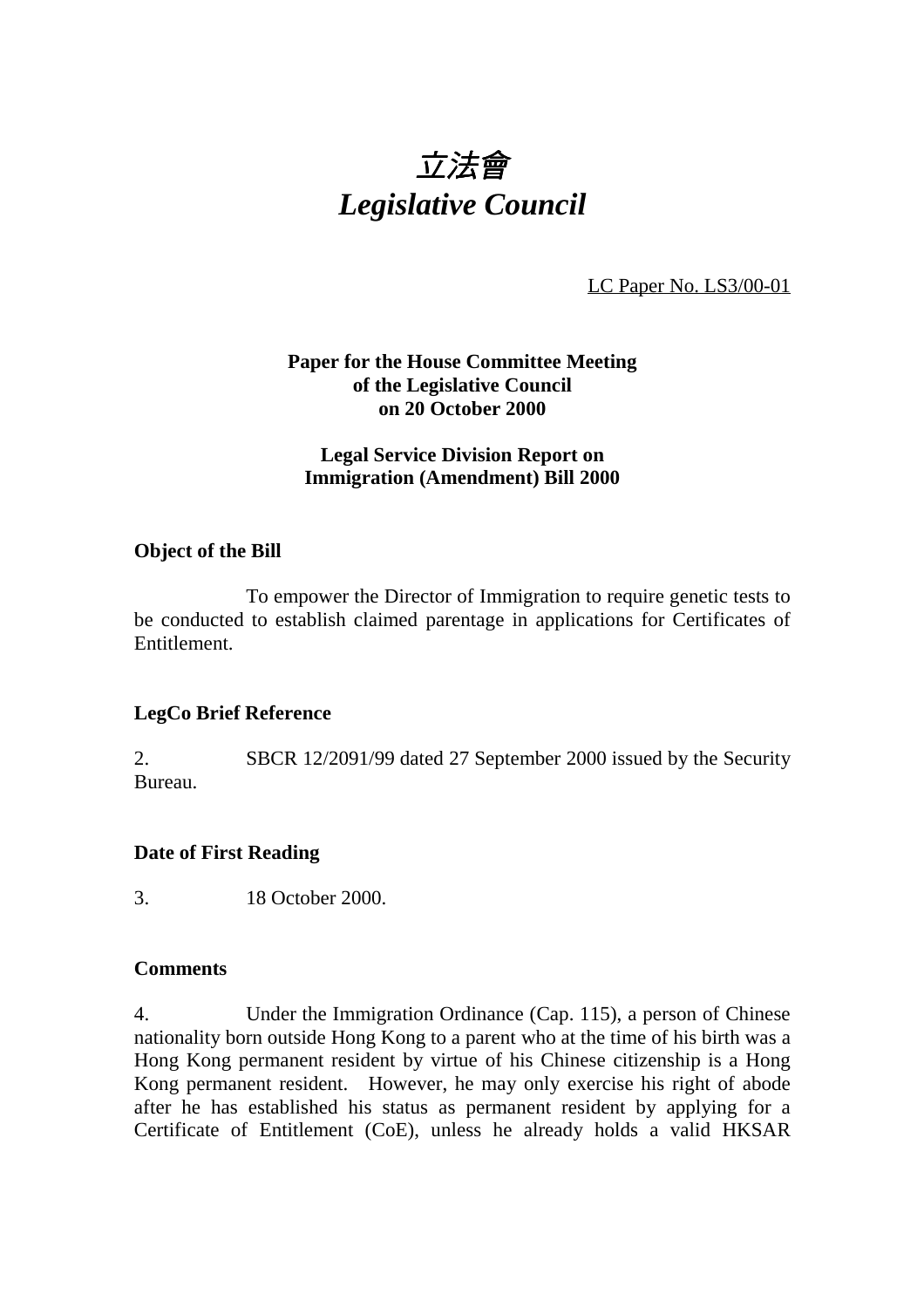passport or a permanent identity card.

5. An applicant for CoE is required by the Director of Immigration to submit such proof as may be specified to establish his claimed parentage that would entitle him to permanent resident status.

6. The Bill now proposes that the Director be specifically empowered to require an applicant and his claimed parent to undergo a genetic test if the Director is not satisfied with the documentary proof submitted. The Director is also to specify the manner in which the test is to be conducted. If the applicant or the claimed parent refuses to be tested, the Director may draw such adverse inferences as may be appropriate. The Director may also charge a fee for the test.

7. According to the LegCo Brief (paragraph 2), relative to children born within wedlock, children born out of wedlock are less likely to be able to provide sufficient documentary evidence to substantiate their parentage claims.

8. For applicants from the Mainland, the Administration explains in the LegCo Brief how arrangements have been made with Mainland authorities to conduct the testing by the Bureau of Exit-entry Administration of the Ministry of Public Security.

## **Public Consultation**

9. No mention is made in the Brief of any consultation other than with the Panel on Security of the last session of LegCo.

### **Consultation with LegCo Panel**

10. The Panel on Security of the last session of LegCo was consulted on the proposed genetic test procedure on 1 June 2000. Paragraph 19 of the Brief contains a summary of the consultation.

### **Recommendation**

11. The Administration has been asked to clarify the effect of certain provisions of the Bill and its response has been received. The relevant correspondence is attached.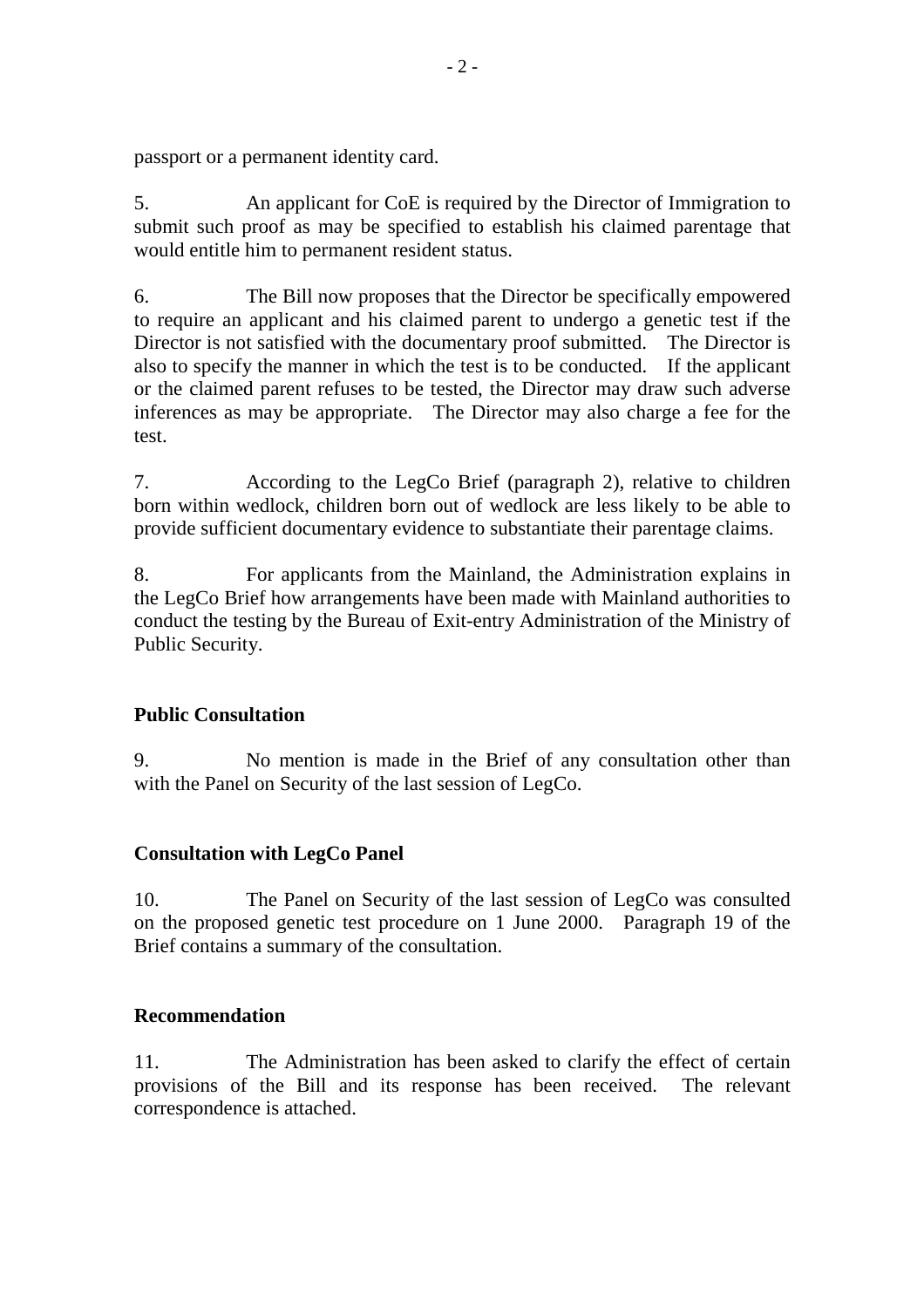12. As the Bill touches on a subject that has attracted much public attention, Members may wish to ensure that all aspects of the proposal are fully discussed.

Encl.

Prepared by

CHEUNG Ping-Kam, Arthur Assistant Legal Adviser Legislative Council Secretariat 16 October 2000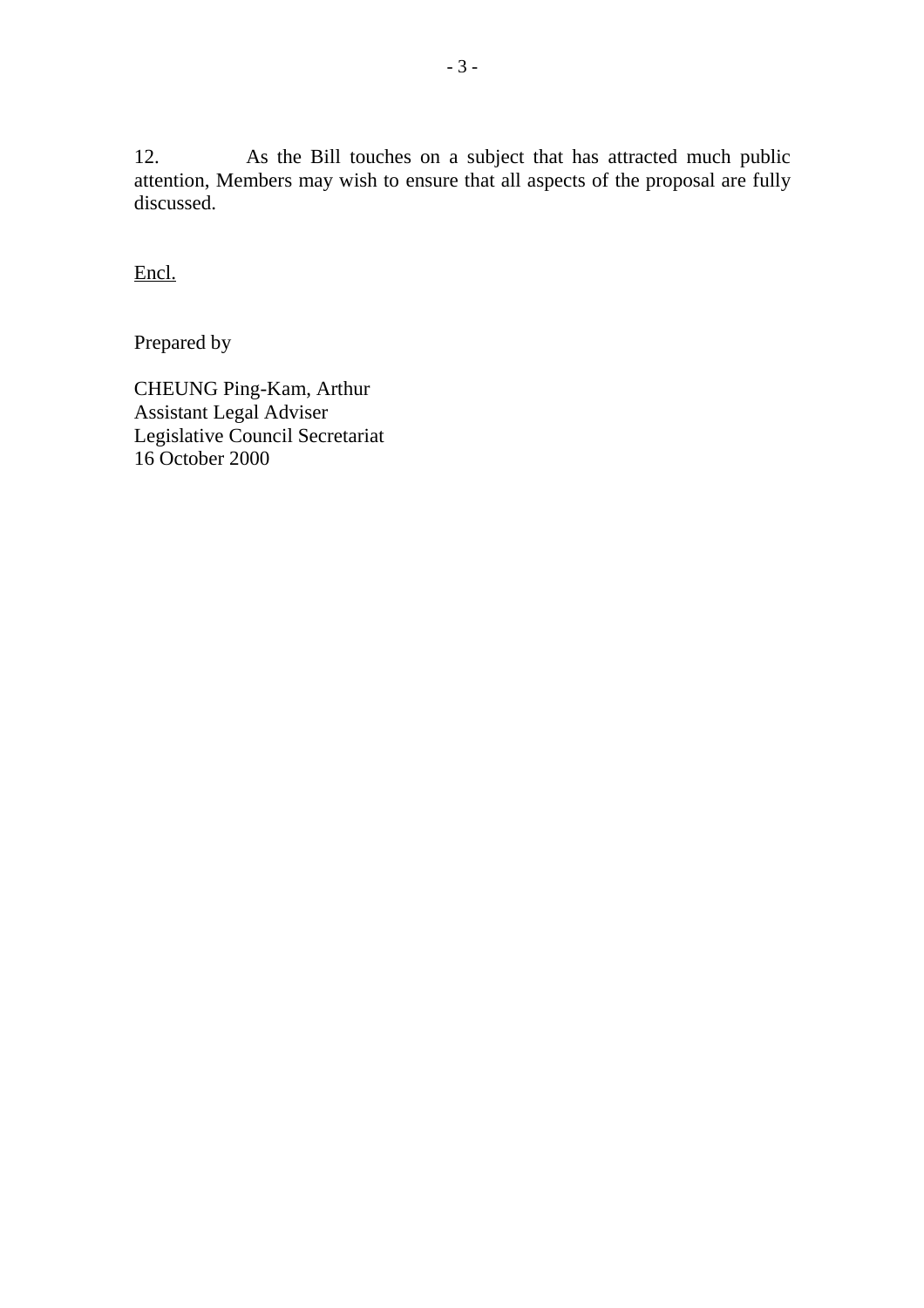14 October 2000

Mr Arthur Cheung Assistant Legal Advisor Legal Service Division Legislative Council Secretariat Hong Kong

Dear Mr Cheung,

Thank you for your letter dated 9 October 2000.

Our response to the points you raised is set out below,

seriatim –

(a) Section 2AB(6) of the Immigration Ordinance provides that the Director of Immigration shall issue a Certificate of Entitlement to a person where the Director is satisfied the person is a permanent resident under para 2(c) of Schedule 1 to the Immigration Ordinance upon such **proof** as specified by the Director. This can include, amongst other things, proof in the form of a genetic test. This provision however does not provide for the prescribed manner in which such genetic test has to be conducted.

The Bill seeks to fill this gap by giving the Director statutory power to specify by notice in Gazette the manner in which a genetic test has to be conducted. If the prescribed genetic test procedure is not followed, the Director may then draw adverse inferences from this non-compliance as he considers proper.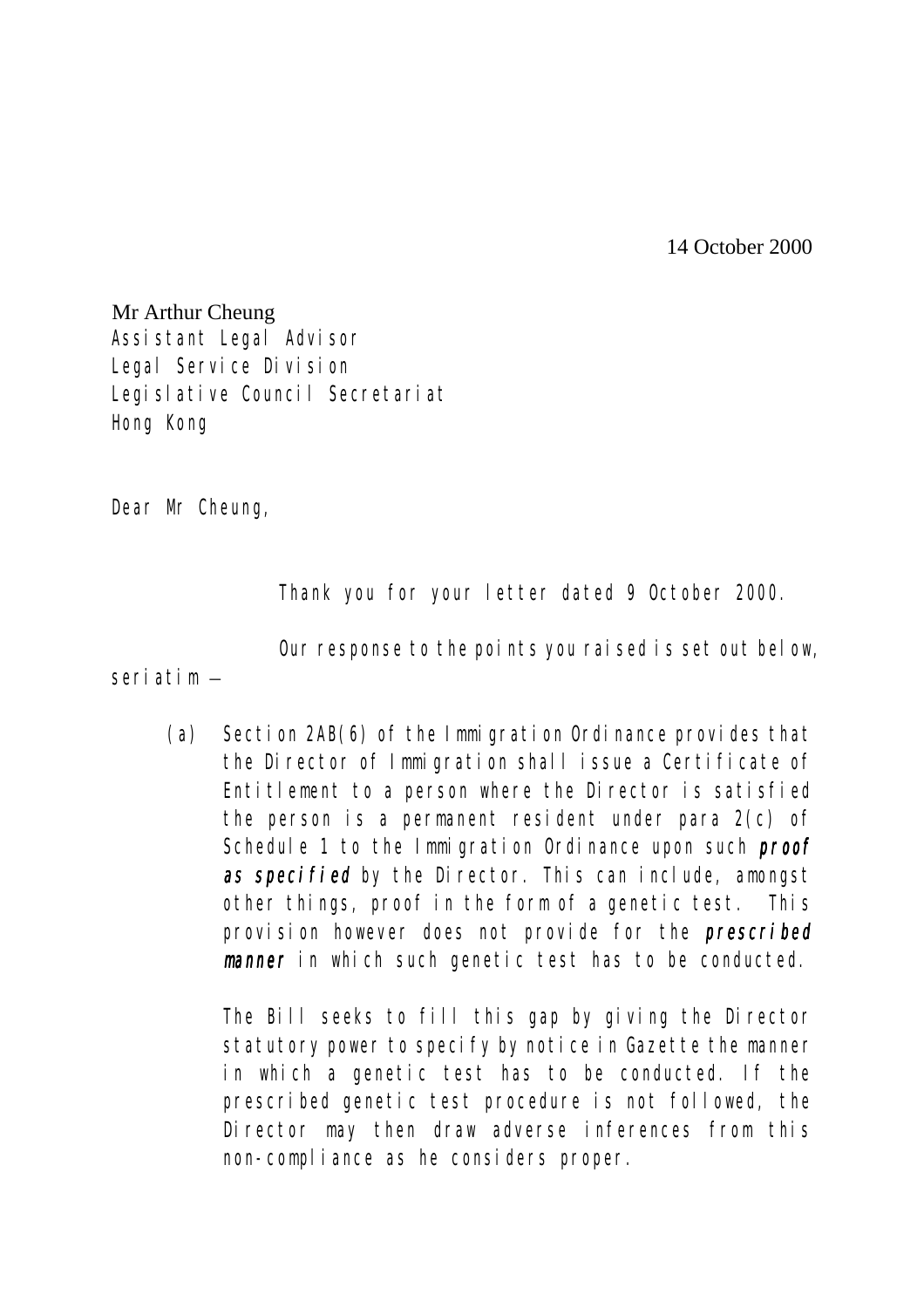There is a need for a prescribed genetic test procedure, for otherwise there will be no control over the integrity of the test procedure and the accuracy of the test results.

 $\ldots$ /(b)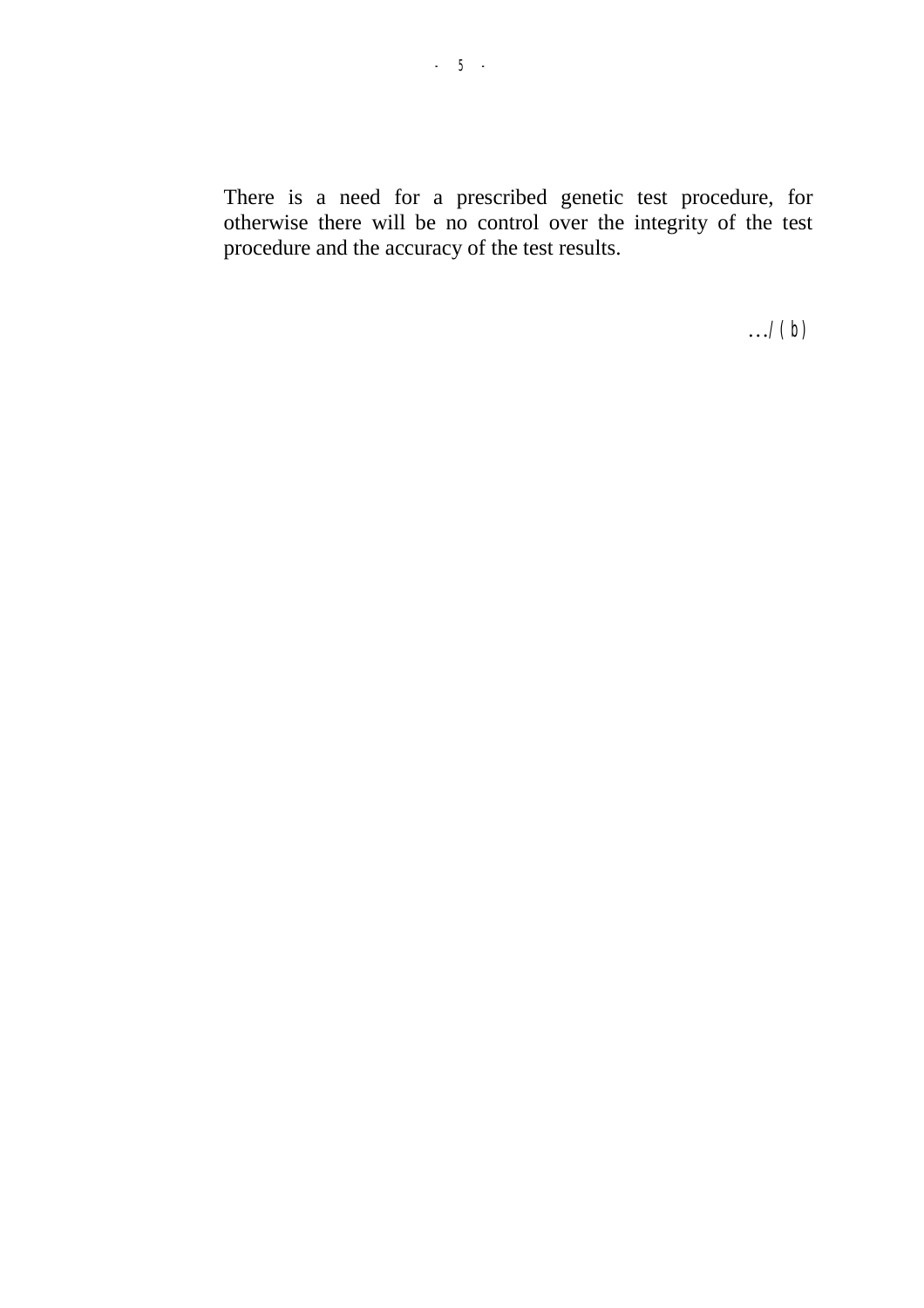- (b) There is no question of inconsistency. The Director will either approve or reject an application based on all available evidence submitted for his consideration. As you have pointed out in your letter, the Director must, in the first instance, not be satisfied that an applicant is born of a Hong Kong permanent resident parent before he is required under the proposed section 2AB(7) to undergo a genetic test. It follows that the application is likely to be rejected based on available documentary proof if no new favourable evidence is available in the form of the genetic test result. This however does not mean that the Director would necessarily draw adverse inferences from the failure of an applicant to undergo the prescribed genetic test. The Director will consider the reasons for such failure of each case and will only draw adverse inferences where appropriate.
- (c) Yes, the applicant will be given an opportunity to explain his failure to undergo the prescribed test.
- (d) No, our law does not take effect in the Mainland. But we understand that the Bureau of Exit-entry Administration in the Mainland will like us charge a fee for the conduct of a genetic test on a full cost recovery basis.

Please let us know if you need further information.

Yours sincerely,

(Linda KP So) for Secretary for Security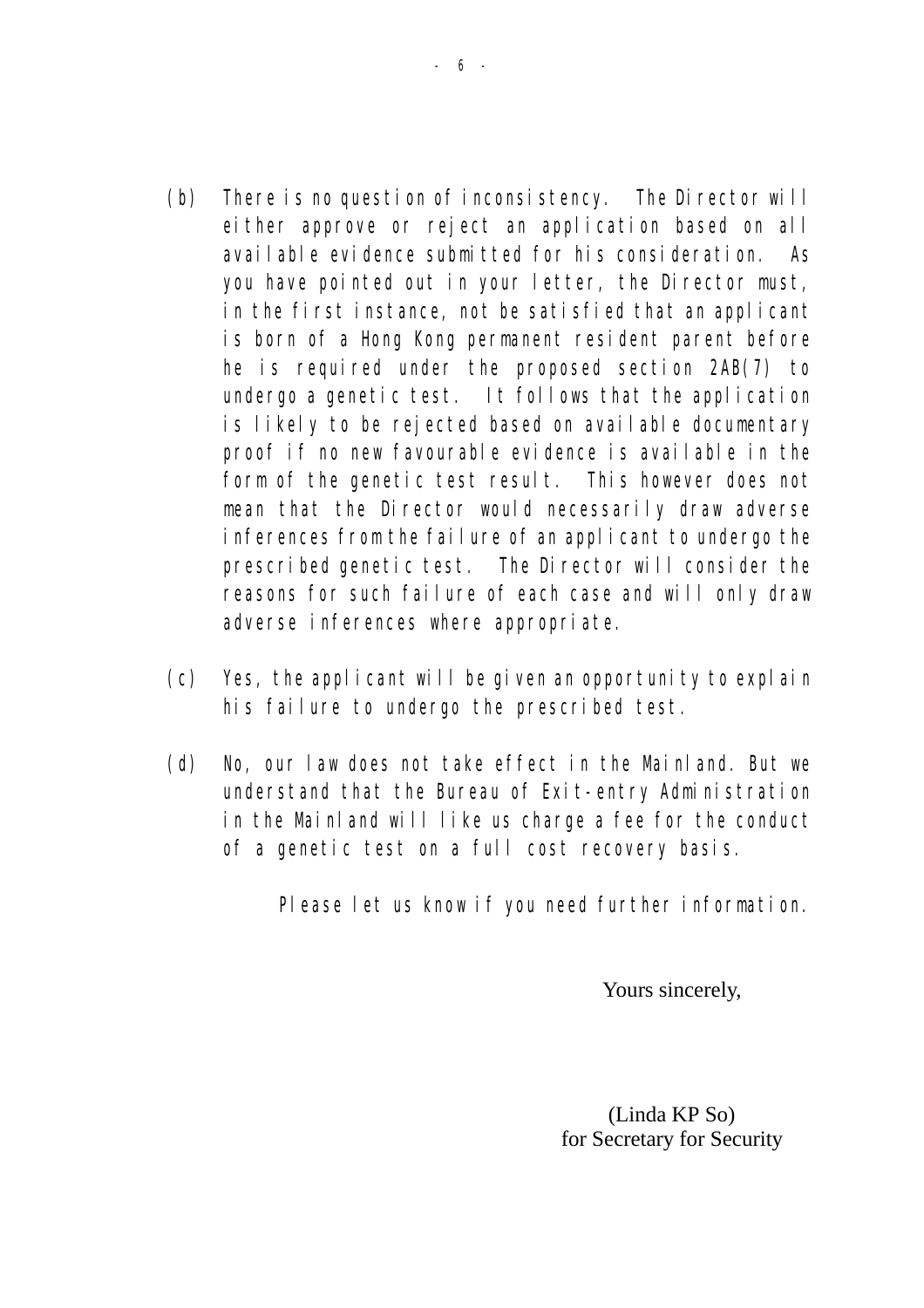LS/B/2/00-01 2869 9283 2877 5029

By Fax (2147 3165) & By Post

9 October 2000

Secretary for Security Security Bureau (Attn: Ms Linda K P SO Prin AS (S)C) Room 645 East Wing CGO HONG KONG

Dear Madam,

### **Immigration (Amendment) Bill 2000**

I would be grateful if you could clarify the following points concerning

the Bill -

- (a) does section 2AB(6)(a) of the principal ordinance, which allows the Director of Immigration to specify proof, already enables him to ask for proof based on a genetic test to establish parentage? If so, why is it necessary to make the additional provisions as proposed in the new section  $2AB(7)$ ?
- (b) since the Director must, in the first instance, not be satisfied that the applicant is born of a person of whom the applicant claims to be born